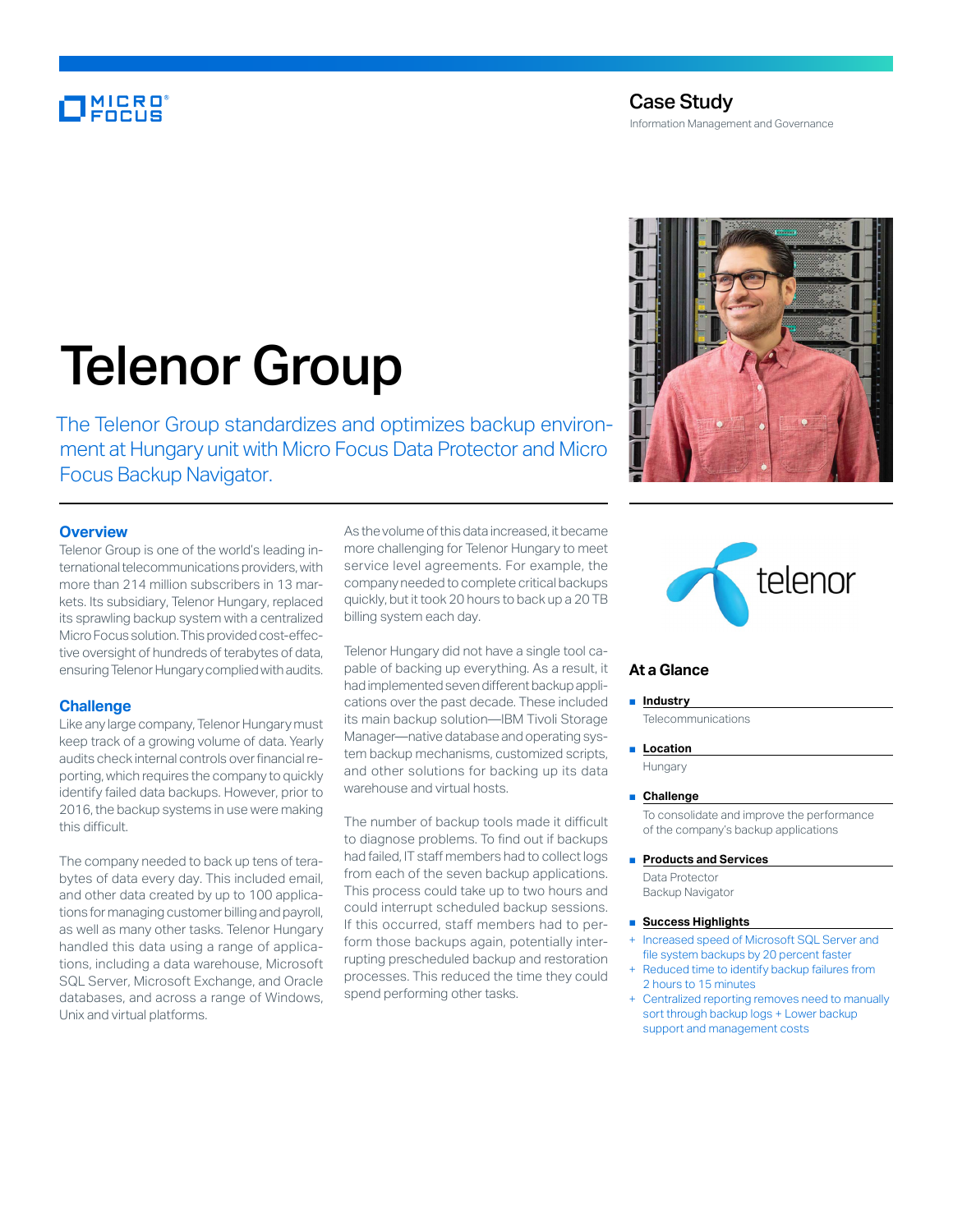Telenor Hungary also wanted to improve data backup and restoration efficiency. Slow tape libraries and drives affected backup, restoration, and application performance. Managing backups was expensive and time-consuming. Wanting to improve the performance and reliability of its existing backup system, the company looked for a new backup solution.

# **Solution**

In 2016, Telenor Hungary began consolidating and optimizing its backup environment.

The company chose Micro Focus' backup solution—a decision that took into account more than just technical considerations, says Tamás Lepenye, Telenor Hungary's Head of IT Service Experience Delivery Office, Business Value Sustainability Department. "We didn't choose Micro Focus purely from a technical point of view, but also due to their local experience and willingness to work together with us," Lepenye says. Telenor Hungary also regarded the Micro Focus solution as cost-effective.

To reduce the number of backup applications, the company chose Micro Focus Data Protector, which centralizes management of the backup and recovery of myriad data types stored on different systems. Data Protector replaced many of Telenor Hungary's existing backup tools, including IBM Tivoli Storage Manager.

To identify backup problems more quickly, Telenor Hungary also purchased Micro Focus Backup Navigator. The software uses data analytics to provide detailed reports about many aspects of backup and recovery systems, based on more than 75 key performance indicators. To speed up backups and reduce the number of failures, Telenor Hungary stopped using tapes for primary backups. Instead, it began backing up data to disk first, then later archiving the same data to tapes. It purchased a StoreOnce 6500 Backup disk appliance with

470 TB of disk capacity, and stored its data on the appliance as a virtual tape library. This hardware worked with Data Protector to deduplicate data, reducing the amount of storage required. Micro Focus guaranteed the rate of deduplication and the time it would take to complete certain backups.

The company kept its existing tapes and added StoreEver MSL6480 Tape Library, which contains 12 LTO-6 drives with 6.5 TB per drive, and 472 cartridge slots. It kept its old backup solution for archival purposes.

Telenor Hungary worked closely throughout the delivery of the solution with Micro Focus, independent IT consultant and project manager István Kerese, and Micro Focus partner Axis. They deployed a pilot system to find the optimal backup configuration.

Telenor Hungary then identified, classified, and prioritized the applications and data to migrate to the new backup platform. Next, the company migrated the list of systems and backup policies to be backed up, starting with those expected to take longer to back up. It also analyzed and optimized dozens of backup parameters, such as the size of data blocks, the size of data segments, and agent buffers.

This ensured optimal performance when backing up different applications running on different platforms and devices. Tests confirmed that the new backup solution met performance requirements and service level agreements. Micro Focus also provided training courses and training time with its product experts.

The involvement of all these parties ensured the project proceeded smoothly, says Kerese. "Technological capability is important, of course, but there are many additional factors in the success of a project like this. Managing this project was straightforward because we

had all these participants, including cooperative staff members on the customer's side," Kerese says.

This cooperation meant that by the time the pilot was complete, Telenor Hungary could complete the full rollout itself. Kerese and Axis provided support during the final rollout.

#### **Results**

#### Addresses Compliance Risks

The solution will help address compliance with Europe's General Data Protection Regulation (GDPR), although Lepenye says the GDPR was not a reason for undertaking the project.

"The solution provides the necessary capacity, performance, and management features to achieve compliance with accounting audits, while demanding only a fair amount of resources to operate," says György Fajt, Telenor Hungary Senior IT Infrastructure Specialist, Operations IT Infrastructure.

# Saves Time and Lifts Productivity

The IT team is saving hours each week because it is spending less time managing the backup process. The solution speeds up the management of backups in two ways.

First, centralized management tools allow Telenor Hungary's IT team to identify backup failures more quickly. Instead of spending an hour or more sifting through backup logs from multiple applications, Backup Navigator reports alert them to any problems. These reports show the most unreliable devices and provide a timeline showing when each error occurred. Identifying problems earlier also reduces interruptions to backup and restoration.

Backup Navigator also works with Telenor Hungary's support ticket system to streamline the IT team's response to problems. Using this